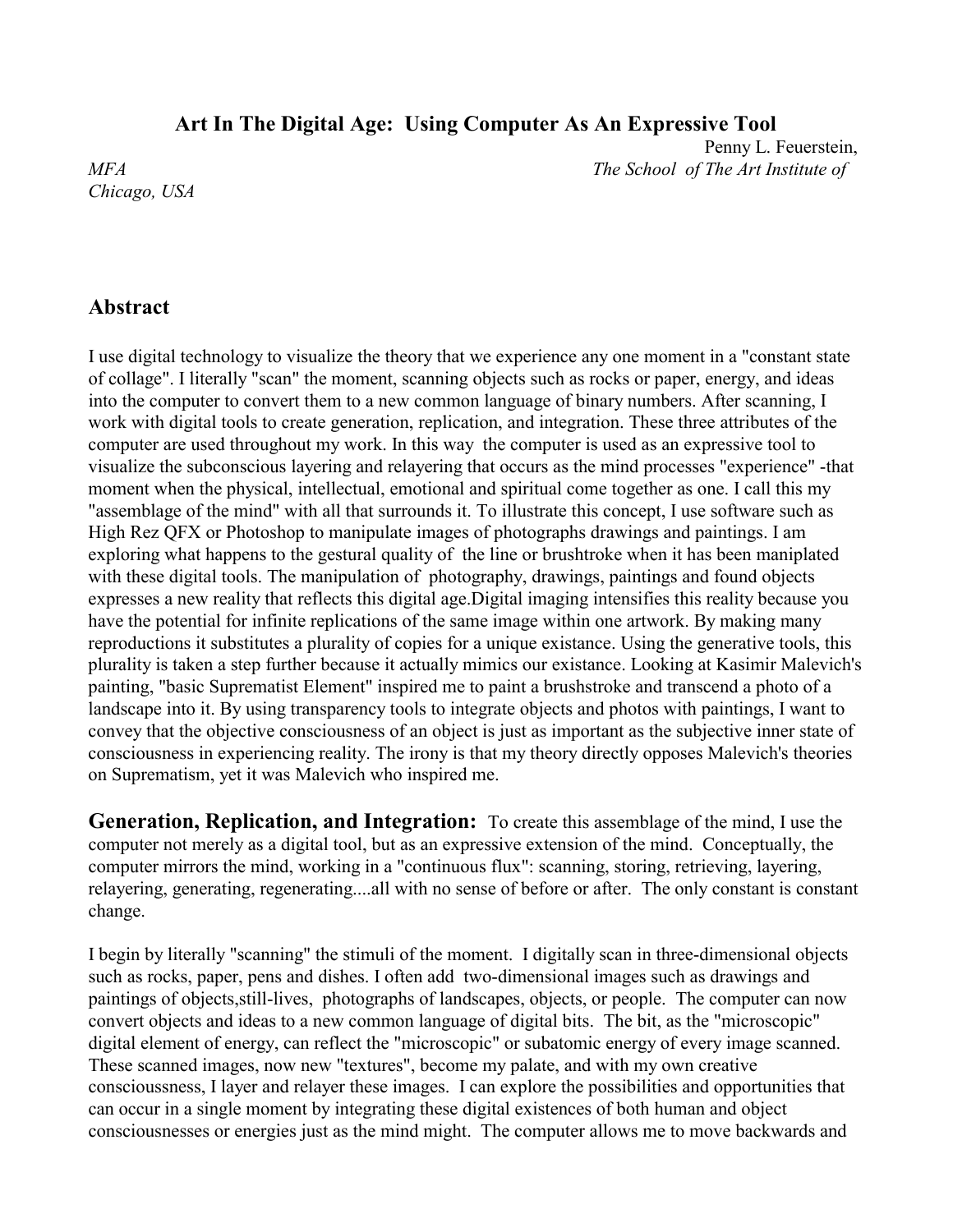forwards in time, without destruction or disintegration of the original-in fact, *there is no original.* I create an infinite amount of new images made from the same DNA of information without altering or losing the preceding image.

After scanning, I use the copy paste tools to replicate the image. Sometimes I use masks to copy selected parts of the image. I use a cut tool to scale, rotate and translate parts of the same image. I load up my screen with these new generations of the image, which vary in size, shape and transparency and I begin to move back and forth, combining these different variations of the same image. Before I paste the selection, I have the option of enlarging, reducing, stretching, compressing, or rotating it. As they layer over one another I see new spatial relationships taking form. Moving around these elements are an important part of my process. As I move and reposition the elements, the composition takes on a tempo which reflects the nature of working with digital tools. It is interesting to take the fluid motion of a scanned brushstroke and copy a section and then paste it. By selecting a portion, it gets squared off abrubtly. There is a contrast between the fluid brushstroke made outside the computer with paint and brush and the influence of the digital tool, which makes the brushstroke look fractured. I am comparing and contrasting the ideas of analog versus digital. By analog, I mean continous, and by digital, I mean composed of a finite number of minute parts. The world we experience is a very analog place. From a macroscopic point of view, it is not digital at all but continuous. Nothing goes on suddenly or off, turns from black to white, or changes from one state to another without going through a transition. This may not be true at microscsopic level, where things that we interact with such as electrons in a wire or photons in our eye, are discrete.1 There are so many of them that we approximate them as continuous. By manipulating the brushstroke, the microscopic nature of the image is revealed. The digital manipulation shows that in reality the brushstroke is made up of segments or atoms that are connected by energy. Where selected areas of the brush stroke are replicated, and generated, reflects the nature of both the computer and the mind in how they replicate, generate, integrate and abrubtly make changes from one topic to the next.

**A Multitude Of Reproductions Introduces A New Kind Of Existance:** It substitutes a plurality of copies of an object taken out of context for a unique existance of one object in its natural state. This plurality is magnified by creating generations or replications within the same image. Using a photo of the back of a truck for the background of a drawing, or combining a photograph with a brushstroke contributes to the contemporary "decay of the aura." Walter Benjamin defines " the decay of the aura" as what happens when a photo or a film when it captures an object or scene. "Every day the urge grows stronger to get hold of an object at very close range by way of its likeness, its reproduction. Unmistakably, reproduction as offered by picture magazines and newsreels differs from the image seen by the unarmed eye. Uniqueness and permanence have been replaced with transitoriness and reproducibility. By making many reproductions it substitutes a plurality of copies for a unique existence."2 Manipulating with digital tools produces multiple fragments within the same image which further describes reality with a microscopic or digital viewpoint. In contrast to painting, filming, photography, in digital imaging I manipulate the picture plain and many replicans or generations are made in the same image. Walter Benjamin compares the artists relationship to reality when the mediums of paint and photography are used. He states " The painter maintains in his work a natural distance from reality, the cameraman penetrates deeply into its web. There is a tremendous difference between the pictures they obtain. That of the painter is a total one, that of the cameraman consists of multiple fragments which are assembled under new law. Thus, for contemporary man the representation of reality by the film is incomparably more significant than that of the painter, since it offers, precisely because of the